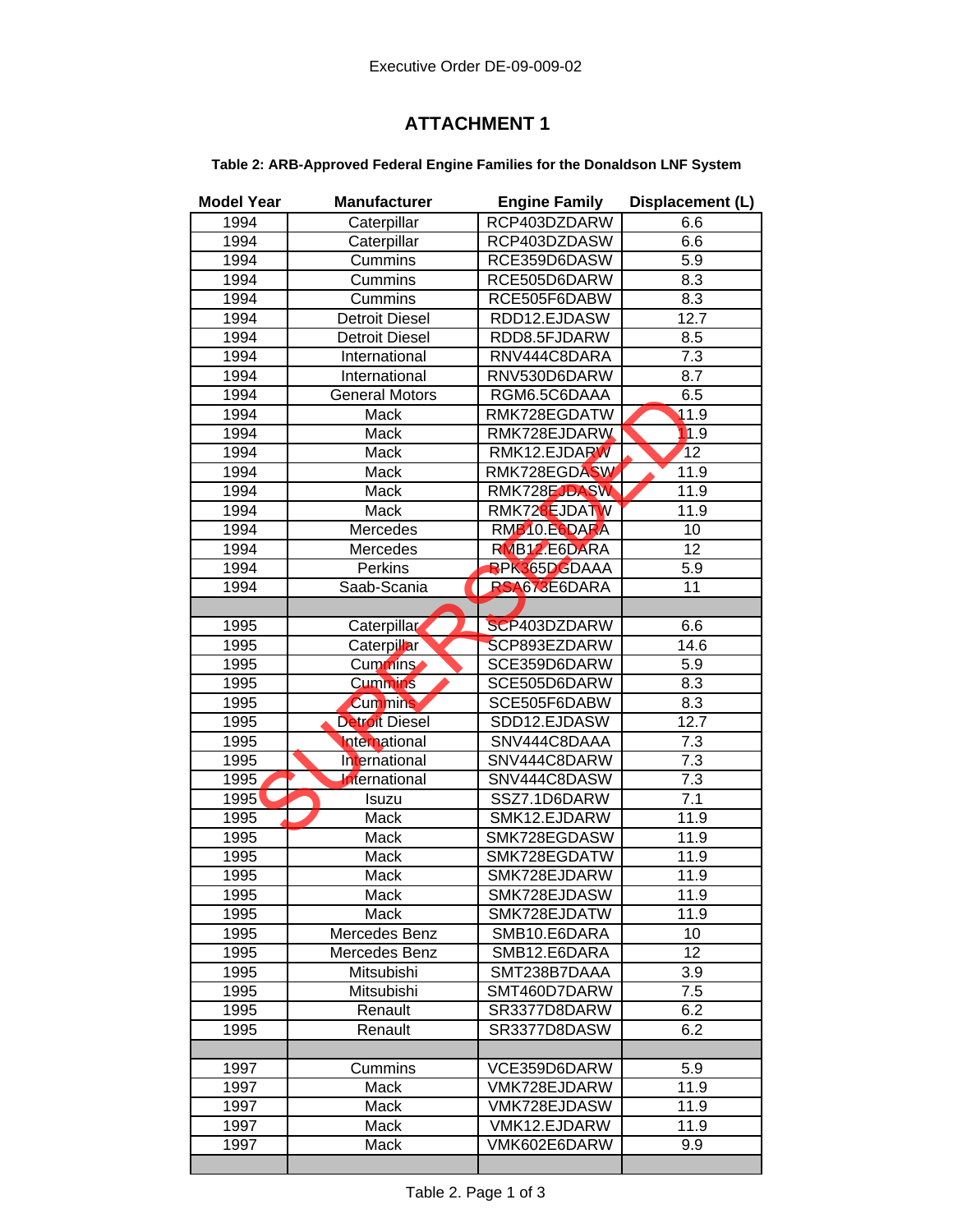| <b>Model Year</b> | <b>Manufacturer</b>            | <b>Engine Family</b> | Displacement (L) |
|-------------------|--------------------------------|----------------------|------------------|
| 1998              | Caterpillar                    | WCPXH0638MRW         | 10.5             |
| 1998              | Caterpillar                    | WCPXH0893MRW         | 14.6             |
| 1998              | Cummins                        | WCEXH0239BAA         | 3.9              |
| 1998              | Cummins                        | WCEXH0359BAB         | 5.9              |
| 1998              | Cummins                        | WCEXH0359BAC         | $\overline{5.9}$ |
| 1998              | Cummins                        | WCEXH0359BAG         | 5.9              |
| 1998              | Cummins                        | WCEXH0505CAA         | 8.3              |
| 1998              | Cummins                        | WCEXH0661MAF         | 10.8             |
| 1998              | Mack                           | WMKXH0602M48         | 9.8              |
| 1998              | Mack                           | WMKXH0728V40         | 11.9             |
| 1998              | Mack                           | <b>WMKXH0728V41</b>  | 11.9             |
| 1998              | Mack                           | WMKXH0728V43         | 11.9             |
| 1998              | Mack                           | WMKXH0728M44         | 11.9             |
| 1998              | International                  | WNVXH0466ENE         | 7.6              |
| 1998              | International                  | WNVXH0466FNA         | $\overline{7.6}$ |
| 1998              | International                  | WNVXH0466FNC         | 76               |
| 1998              | International                  | WNVXH0530FNA         | 8.7              |
| 1998              | International                  | WNVXH0530FNC         | 8.7              |
| 1998              | International                  | WNVXH0444FNA         | 7.3              |
| 1998              | International                  | WNVXH0444FNC         | $7.\overline{3}$ |
| 1998              | Renault                        | WR3XH0377BNF         | 6.2              |
| 1998              | Scania                         | WY9XH11.7203         | 11.7             |
|                   |                                |                      |                  |
| 1999              | Caterpillar                    | XCPXH0638MRW         | 10.5             |
| 1999              | Caterpillar                    | XCPXH0893MRW         | 14.6             |
| 1999              | Cummins                        | XCEXH0239BAA         | 3.9              |
| 1999              | Cummins                        | XCEXH0359BAM         | 5.9              |
| 1999              | Cummins                        | XCEXH0359BAQ         | 5.9              |
| 1999              | <b>Cummins</b>                 | XCEXH0359BAR         | 5.9              |
| 1999              | <b>General Motors</b>          | XGMXH06.5522         | 6.5              |
| 1999              | International                  | XNVXH0444ACC         | 7.3              |
| 1999              | <b>International</b>           | XNVXH07.3FCC         | 7.3              |
| 1999              | International                  | XNVXH07.3FNH         | $7.\overline{3}$ |
| 1999              | Renault                        | XR3XH0377BNF         | 6.2              |
| 1999              | Renault                        | XR3XH0377BWF         | 6.2              |
|                   |                                |                      |                  |
| 2000              | Cummins                        | YCEXH0239BAA         | 3.9              |
| 2000              | Cummins                        | YCEXH0359BAA         | 5.9              |
| 2000              | Cummins                        | YCEXH0359BAX         | 5.9              |
| 2000              | Cummins                        | YCEXH0359BAY         | 5.9              |
| 2000              | Mercedes                       | YMBXH12.0DJA         | 12               |
| 2000              | <b>General Engine Products</b> | YGEPH06.5524         | 6.5              |
| 2000              | <b>General Motors</b>          | YGMXH06.5528         | 6.5              |
| 2000              | <b>General Motors</b>          | YGMXH06.5529         | 6.5              |
| 2000              | <b>General Motors</b>          | YGMXH06.5522         | 6.5              |
| 2000              | International                  | YNVXA07.3CND         | 7.3              |
| 2000              | International                  | YNVXH07.3ANC         | 7.3              |
| 2000              | International                  | YNVXH07.3FNB         | 7.3              |
| 2000              | Renault                        | YR3XH0377BWF         | 6.2              |
| 2000              | Scania                         | YY9XH10.6106         | 10.6             |
| 2000              | Scania                         | YY9XH11.7202         | 11.7             |
|                   |                                |                      |                  |
| 2001              | Cummins                        | 1CEXH0359BAX         | 5.9              |
| 2001              | Cummins                        | 1CEXH0359BAA         | 5.9              |
|                   |                                |                      |                  |